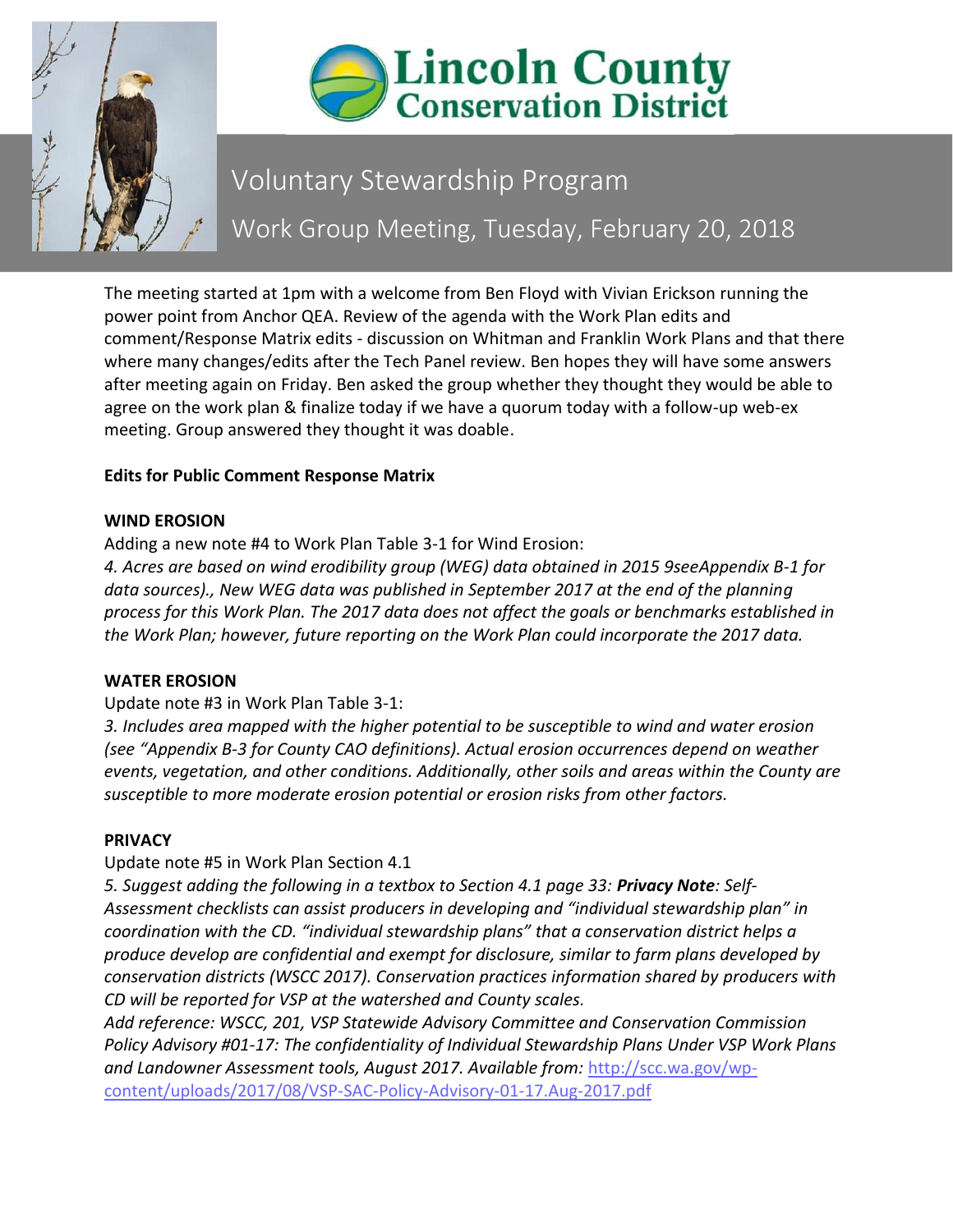**Ben –** If someone fills out a checklist without a stewardship plan the Conservation District would have to disclose the information. If the checklist is provided with an individual stewardship plan it is not reportable.

**John Stuhlmiller** – Recommendation from the technical panel – if you have a Farm Plan produced by a C.D. it is exempt. ISP is a Farm Plan even if it is not as detailed.; it is what will follow the checklist.

**Elsa –** Do you have to be a planner to do the plans?

**Ben/John –** No

**Ben –** Checklist and procedures can all be part of the Farm Plan

**John –** ISP is a Farm plan and is exempt from disclosure. Make sure that the language is in the plan add – *Therefore, that makes it a Farm Plan and is not disclosable.*

## **OUTREACH**

*7. Updated and moved description of public outreach to new "Outreach" sub-section 1.3. Added the following new appendices:*

- *Appendix E: VSP Overview and Checklist*
- *Appendix F: Public Meetings Summary*

**Ben –** We will be adding (2) appendices on our Outreach plans

**Vivian –** Restructured and added appendix E. & F. We will bring all Outreach together in one place.

**Ben -** Tech panel has asked for an Outreach plan moving forward into implementation – meetings, postcards, newsletter, Ads, mailers etc. This Appendix will be an actual Outreach plan **Jeff Schibel –** Can this Outreach plan ebb and flow as move forward?

**Ben –** Yes. Vivian, please add that we will modify as we move forward into implementation **Garith/Elsa –** Do we need it reviewed by the group?

**Vivian –** This info is a little spread out – this will pull all the info together into one area to make a stronger statement on outreach. It will be easier to review then.

**John Stuhlmeiller -** A couple of things to remember; a one-page document/cover sheet adding the paragraph that VSP was "tasked to do… we have met it by the plan". Here's our overview etc. Do the hard work in the beginning ie: Overview First.

**Vivian –** We are working on that now

**Ben -** We are adding an appendix for Outreach, making sure overview is up front with the plan with Outreach appendix separate with all outreach data – past and future

## **MEASURABLE BENCHMARKS**

*8. Added a reference to appendix C "Measurable Benchmarks. No change but clearing up the message.*

**Ben –** These will be comparable differences – before the conservation practice and what happened later.

**Jason Kuntz** – Will there be reporting?

**Ben –** Yes, every (2) years in the follow-up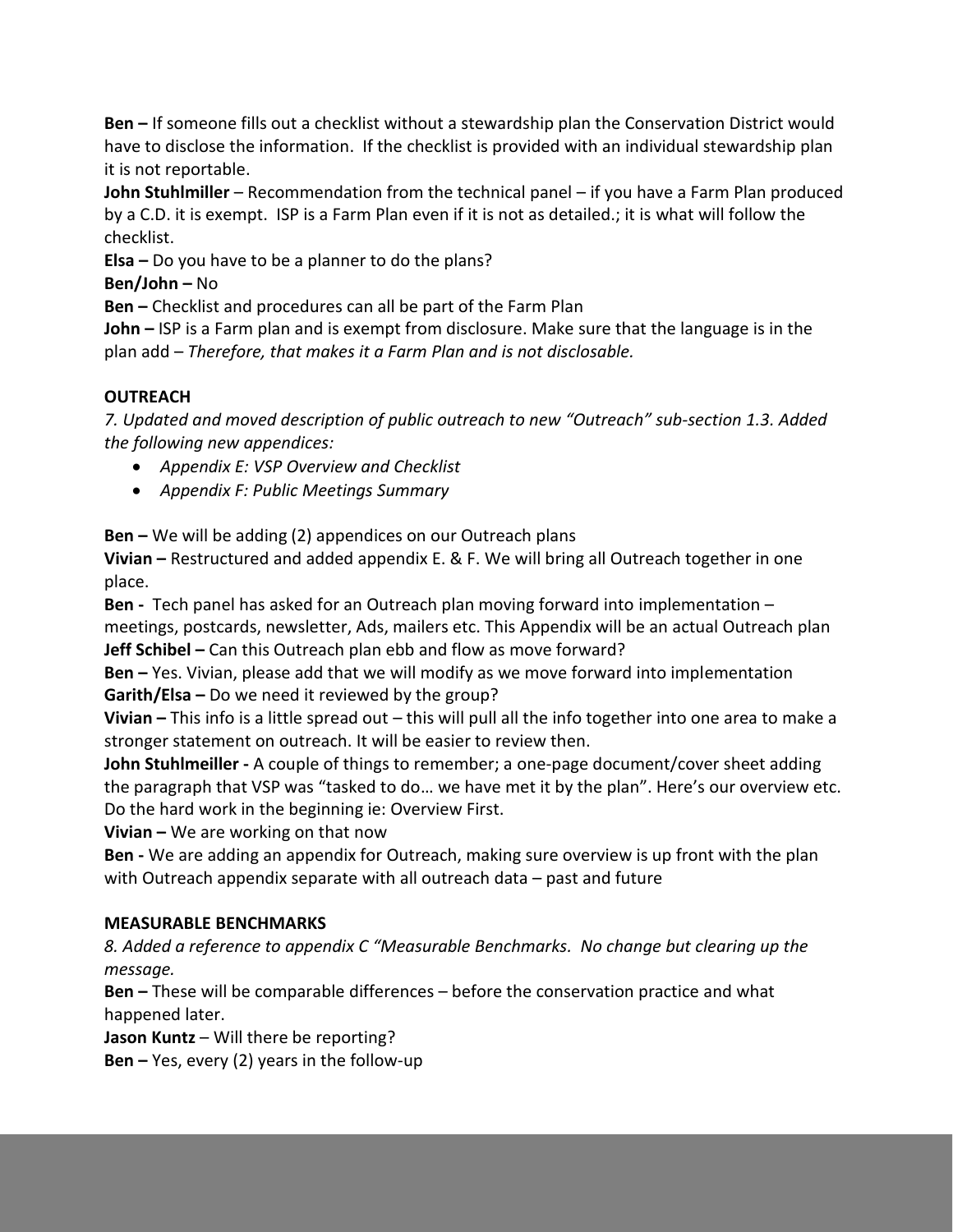#### **TECH PANEL COMMENTS**

*10. Section 5.1 - Adding more specific details from Watershed plans by calling out specific water quality plans into the workplan*

#### *11. Section 5.1-Calculating the percentage of ag producers to work with.*

**Ben-** Franklin county currently trying for 10% or 70 producers per year but has decided to not to commit to a number in the Workplan. Lincoln county has 900 farms with roughly 500 producers. These numbers came from FSA records. Can LCCD do 10 % or 50 a year? **Elsa –** Yes, Probably. How do we get credit for the hobby farmer? **Keith Schafer –** Wouldn't we want to start with the larger producers? **Ben –** We will have the larger producers already captured by using NRCS/FSA numbers.

*12. Section 5.3 and 5.4 – Add wetland data to monitoring methods for aquatic habitat. We will be adding the following additional data to monitoring methods for wetlands in sSection5.3 and Table 5-10: U. S. department of Agriculture Natural Resources Inventory monitoring results and the National Wetland Inventory through U. S. Fish and Wildlife Service*

*13. Section 6.2.1- Add discussion on how critical areas on agricultural lands will be documented through farm stewardship plans and implementation.*

*Revise as follows: LCCD will prepare biennial work plans that incorporate public-sector activities to be implemented to achieve VSP outreach and technical assistance objectives and identify plans for working with the private sector to capture information about practices put in place and presence of critical areas through its efforts.*

## **End of comments/changes matrix**

**Ben -** Are you (work group) comfortable in approving the plan as is or do you want more time to review? **Vivian -** To summarize – we will develop the Outreach appendix and add more to the goals of outreach as early as next week

**Garith Krause -** I'm good to go now

**Keith Schafer -** I'm good too if there is availability to make changes after the updates are done **Mark Stedman -** Ben/Elsa are we good with submitting on March 1?

**Ben -** We could do a call-in/webex meeting on February 27

**Jason Kuntz -** Small edit – pg. 19 add blue grouse or common grouse to match pg. 25 and pg. 49. I also have NRCS Leaflets on Sharptail Grouse we can add to document. I will send to Val to be included. I think things look good with streams etc. Whitman's needs work and we are working with them. We'll work with Val & Elsa moving forward to help with updates on maps etc with Courtney at the county. Just wanted to mention that things are covered pretty well.

**Ben -** If there are no other comments are you ready to conditionally approve the Workplan? **Tom Harding -** So moved **Mark Stedman -** 2 nd **Ben -** No one opposes? Hearing none the Work Plan is Conditionally Approved!